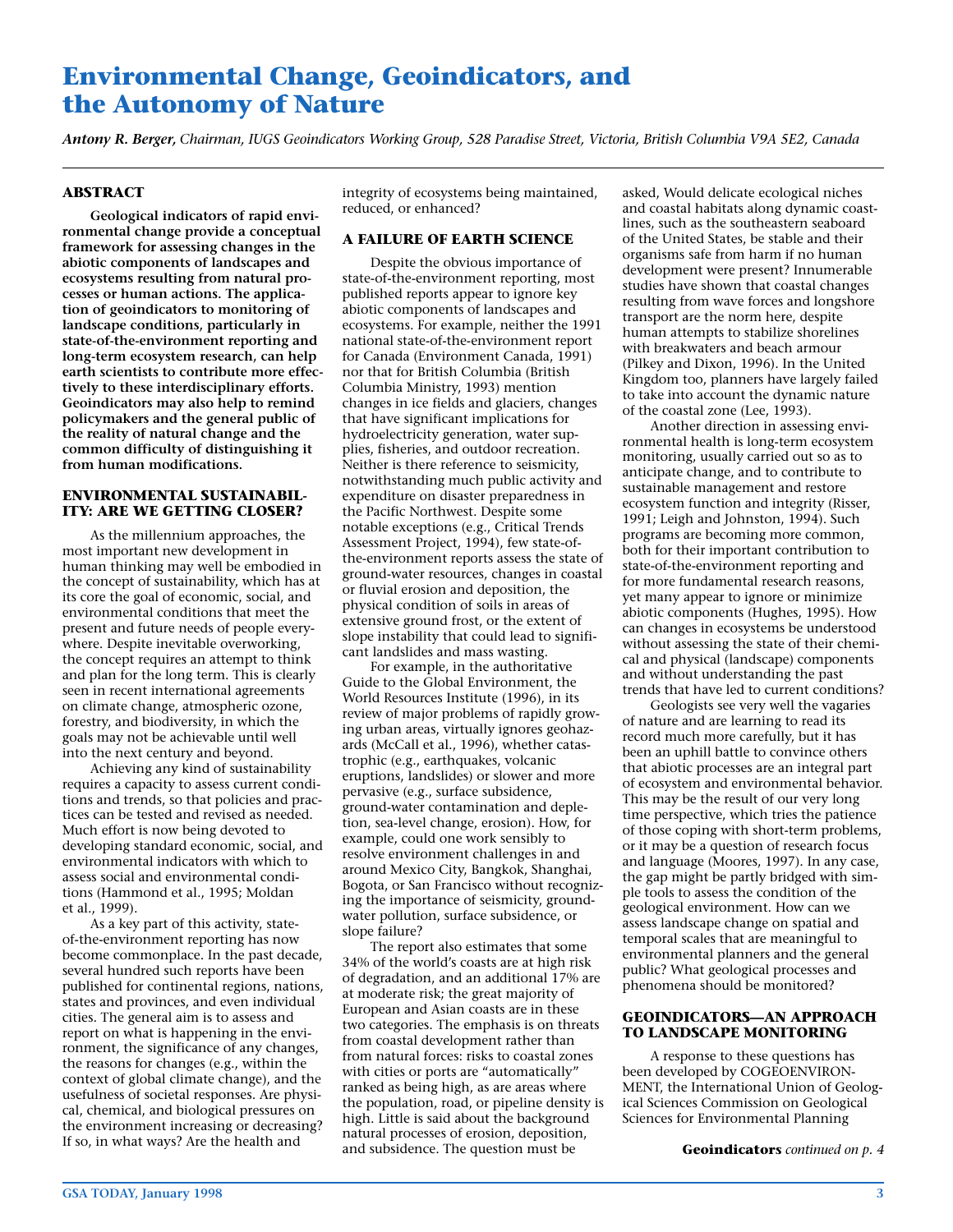|  |  | TABLE 1. GEOINDICATORS AND SOME ENVIRONMENTAL CHANGES THEY REFLECT |  |
|--|--|--------------------------------------------------------------------|--|
|--|--|--------------------------------------------------------------------|--|

| Geoindicator                                                                | Change                                                                                                                 |  |
|-----------------------------------------------------------------------------|------------------------------------------------------------------------------------------------------------------------|--|
| Coral chemistry and growth patterns                                         | Surface-water temperature, salinity                                                                                    |  |
| Desert surface crusts and fissures                                          | Aridity                                                                                                                |  |
| Dune formation and reactivation                                             | Wind speed and direction, moisture, aridity, sediment availability                                                     |  |
| Dust storm magnitude, duration, and frequency                               | Dust transport, aridification, land use                                                                                |  |
| Frozen ground activity                                                      | Hydrology, downslope movement, especially in active layer                                                              |  |
| <b>Glacier fluctuations</b>                                                 | Precipitation, insolation, melt runoff                                                                                 |  |
| Ground-water chemistry in the unsaturated zone                              | Weathering, land use                                                                                                   |  |
| Ground-water level                                                          | Abstraction and recharge                                                                                               |  |
| Ground-water quality                                                        | Industrial, agricultural and urban pollution, rock and soil weathering, land use,<br>acid precipitation, radioactivity |  |
| Karst activity                                                              | Ground-water chemistry and flow, vegetation cover, fluvial processes                                                   |  |
| Lake levels and salinity                                                    | Land use, streamflow, ground-water flow                                                                                |  |
| Relative sea level                                                          | Coastal subsidence and uplift, fluid withdrawal, sedimentation, and compaction                                         |  |
| Sediment sequence and composition                                           | Land use, erosion, and deposition                                                                                      |  |
| Seismicity                                                                  | Natural and human-induced release of earth stresses                                                                    |  |
| Shoreline position                                                          | Coastal erosion, land use, sea levels, sediment transport, and deposition                                              |  |
| Slope failure-landslides                                                    | Slope stability, mass movement, land use                                                                               |  |
| Soil and sediment erosion                                                   | Surface runoff, wind, land use                                                                                         |  |
| Soil quality                                                                | Land use, chemical, biological, and physical soil processes                                                            |  |
| Streamflow                                                                  | Precipitation, basin discharge, land use                                                                               |  |
| Stream channel morphology                                                   | Sediment load, flow rates, climate, land use, surface displacement                                                     |  |
| Stream sediment storage and load                                            | Sediment transport, flow rates, land use, basin discharge                                                              |  |
| Subsurface temperature regime                                               | Heat flow, land use, vegetation cover                                                                                  |  |
| Surface displacement                                                        | Land uplift and subsidence, faulting, fluid extraction                                                                 |  |
| Surface-water quality                                                       | Land use, water-soil-rock interactions, flow rates                                                                     |  |
| Volcanic unrest                                                             | Near-surface movement of magma, heat flow, magmatic degassing                                                          |  |
| Wetlands extent, structure, and hydrology                                   | Land use, biological productivity, streamflow                                                                          |  |
| Wind erosion                                                                | Land use, vegetation cover                                                                                             |  |
| $\mathbf{r}$ , and the state of $\mathbf{r}$<br>$\sim$ $\sim$ $\sim$ $\sim$ |                                                                                                                        |  |

Note: Modified from Berger (1997).

# **Geoindicators** *continued from p. 3*

(Berger and Iams, 1996). This approach is based on standard methods for measuring geochemical, geophysical, and geomorphological processes (e.g., Goudie et al., 1990). It aims to synthesize for any particular area all the contemporary geological changes that might be significant for environmental assessments. The emphasis is on changes that are naturally induced, with or without human input.

Geoindicators are defined as magnitudes, frequencies, rates, or trends of geo-



**Figure 1.** Western Brook Pond in Gros Morne National Park, Newfoundland, a popular location for boat tours. Frequent rock falls and slides occur along the 650-m-high cliffs. What is the rate of slope failure and mass movement, and how does this affect lake levels and water quality in this oligotrophic pond? Photo courtesy of Parks Canada.

logical processes and phenomena that occur at or near Earth's surface and that are significant for assessing environmental change over periods of 100 years or less. Included are both rapid-onset (i.e., catastrophic) and more pervasive, slow-onset events that are generally evident within a human lifespan, whereas important but slower earth processes such as plate tectonics, basin subsidence, and diagenesis are excluded.

There are obviously numerous parameters that could be monitored, but to reduce these to a manageable number, 27 geoindicators have been identified (Table 1) and compiled from standard methods and techniques (Berger and Iams, 1996; complete checklist available on the Internet at www.gcrio.org/geo). Together they constitute a kind of landscape metric, a collection of tools for assessing landscape change in any terrestrial or coastal setting. Most can be monitored by inexpensive means, though some geoindicators, such as ground-water, soil, and surface-water quality require complex and costly analyses. Some are quite straightforward, such as shoreline position, presence and condition of desert surface crusts, or ground-water level, but others are composites of many related processes, such as karst and frozen ground activity, and volcanic unrest.

By including measures of past environmental change, such as coral growth rings and sediment sequence and compo-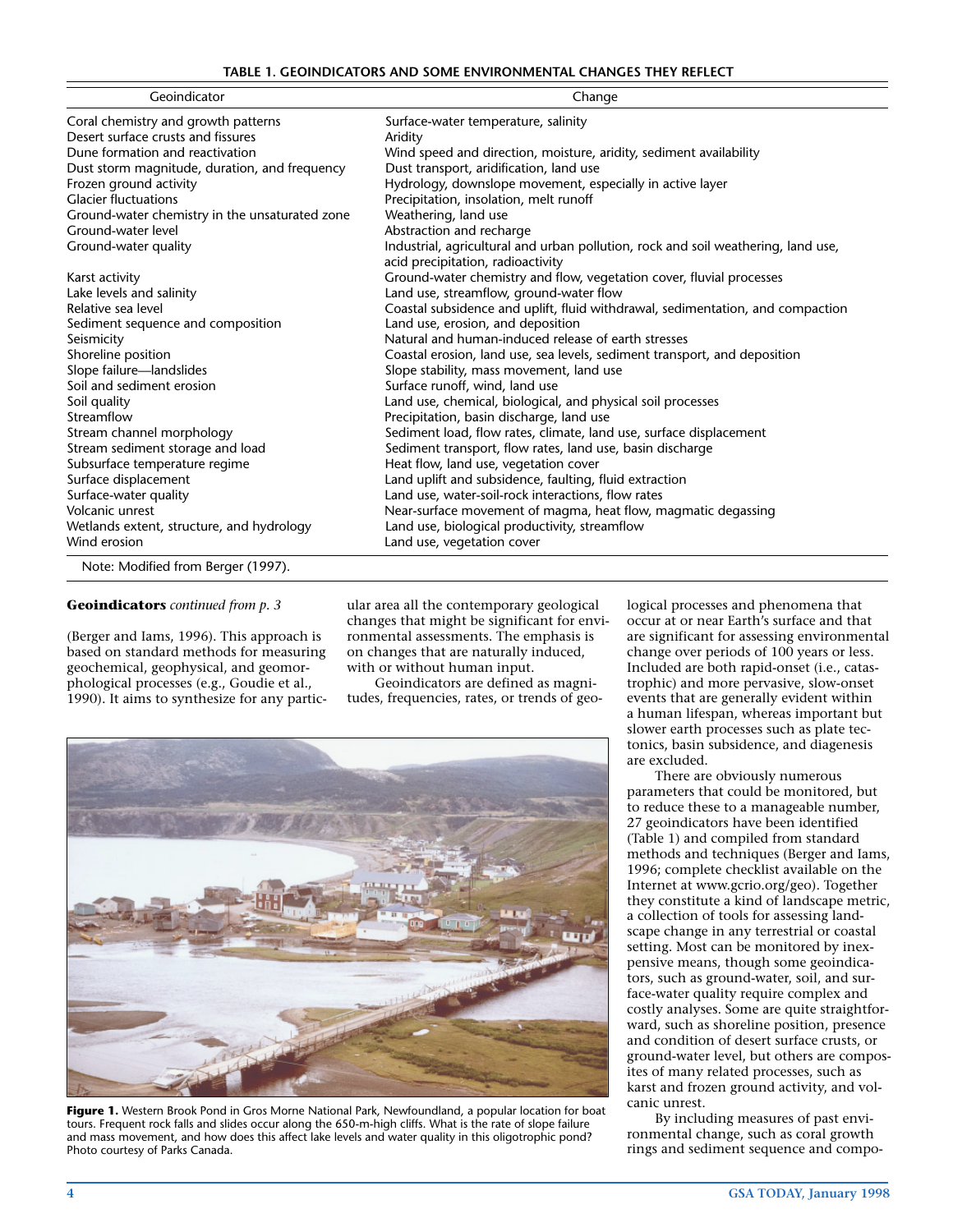

**Figure 2.** A coastal community where monitoring of geoindicators could assist planning. To what extent are the river channel and its streamflow and sediment load liable to change? The shoreline position has certainly been affected by postglacial adjustments (note the raised terraces). How fixed is it? How stable are the slopes above the settlement and the cliffs along the shore? Photo of Trout River, Newfoundland, by D. R. Grant, 1969.

sition, geoindicators help to emphasize the importance of the geological archive for ecosystem monitoring. This task is easier now that paleoenvironments can be deduced from ice cores, lake sediments, speleothems, and other proxies with the kind of resolution that is useful for assessing short-term changes. As Shen (1996) pointed out, such geoindicators can function as inexpensive automatic field data stations, whose record can be collected from time to time and "played back" to extract information on environmental change.

The geoindicator checklist will certainly need revision and refinement, for there are gaps and inconsistencies (Berger and Iams, 1996, p. 386–389; Berger, 1997). For various reasons, oceanic environments are excluded, as are tree rings and lichens, methane degassing, rock weathering and stresses, and geomagnetics. The checklist excludes parameters relating to nonrenewable mineral and energy resources, since changes in these are unlikely to be naturally induced within the time frame under consideration. An international project on the human contribution to global geomorphological change is currently developing indicators for this purpose (Osterkamp and Morton, 1996). Another avenue for further research concerns ways to combine or aggregate separate measures (Elliott, 1996). Instead of environmental managers having to cope with many unrelated parameters, it would be convenient to have a few simple composite indices that would convey the overall state of geological condition and change.

Figures 1 and 2 illustrate situations where geoindicators could provide guidance in environmental management. Other potential applications include modeling of landscape and terrestrial ecosystem change, assessments of ecosystem health and integrity (e.g., in forest management, wilderness areas, or mining districts), and evaluating the environmental condition of urban or industrial areas. COGEOENVIRONMENT is eager to cooperate with scientists and environmental managers anywhere using geoindicators to assess landscape changes for planning wilderness protection, forest regeneration, urban development, etc. It will, however, take some time to test the concept properly.

The use of geoindicators or, for that matter, any other approach to the assessment of environmental condition, raises the question of the relative importance of natural and human-induced actions or stresses in causing change. Dealing with this question runs directly into "anthropoblamism"—the attitude that natural environments left untouched by humans are stable and unchanging, and that it is only human actions that cause change.

### **ACKNOWLEDGING NATURAL CHANGE**

Natural change was very much a part of the early philosophies. Taoist thought incorporated the notion of a world ever in flux. Plato's Timaeus advanced a philosophy of change through time, based on cycles in which the world is periodically destroyed by catastrophes. With the Enlightenment and the rise of determinism, however, came the idea of a universe amenable to scientific analysis, and the

notion that nature was effectively stable. For example, in his influential work, Marsh (1864, p. 29) stated that where humans were not present, the only geological changes were so slow that they could be regarded "as constant and immutable," leaving nature with an "almost unchanging permanence of form, outline and proportion." In "comparatively rare cases of derangement" such as earthquakes and landslides, nature "sets herself at once to repair the superficial damage and to restore, as nearly as practicable, the former aspect of her dominion" (Marsh, 1864, p. 35).

Today, it is anthropogenic stress on the environment that is rightly the central concern, for human actions now affect much of Earth in one way or another (Meyer, 1996). However, so intent is the discussion on the harmful results of human actions on ecosystems and landscapes that natural change and its effects on land and the biosphere tend to be overlooked. The Framework Convention on Climate Change, for example, speaks of protecting the climate system for the benefit of present and future generations, and directs governments to take precautionary measures to anticipate, prevent, or minimize the causes of climate change and mitigate its effects. There is little mention that human-induced changes are superimposed on, and interact with, natural climatic variations that in the past were on occasion much more marked than those currently predicted. Neither does the more recent intergovernmental report on climate change (IPCC, 1996) make much of this obvious fact. The recognition that natural processes continue to set the biophysical context for life, as they have throughout its evolution, also appears to be ignored or downplayed in other recent international agreements. The Convention on Biological Diversity contains no statement recognizing that biodiversity is also affected by natural events and processes beyond our current capacity to predict and control.

The general conviction seems to be that if biodiversity and the biosphere are now in a "perilous state," this has been "caused by human activity" (Kim and Weaver, 1994, p. 393). From the perspective of deep ecology, "the environment created by nature is perfect as it is and has created no problems" (Drengson, 1989, p. 5). The complete marginalization of nature is neatly exemplified by the title of McKibben's (1989) popular book, *The End of Nature*, in which he argues that nature unaffected by human actions no longer exists.

Even the efforts of the International Decade for Natural Disaster Reduction and the extensive literature on natural hazards (Burton et al., 1993) do not seem to be

**Geoindicators** *continued on p. 6*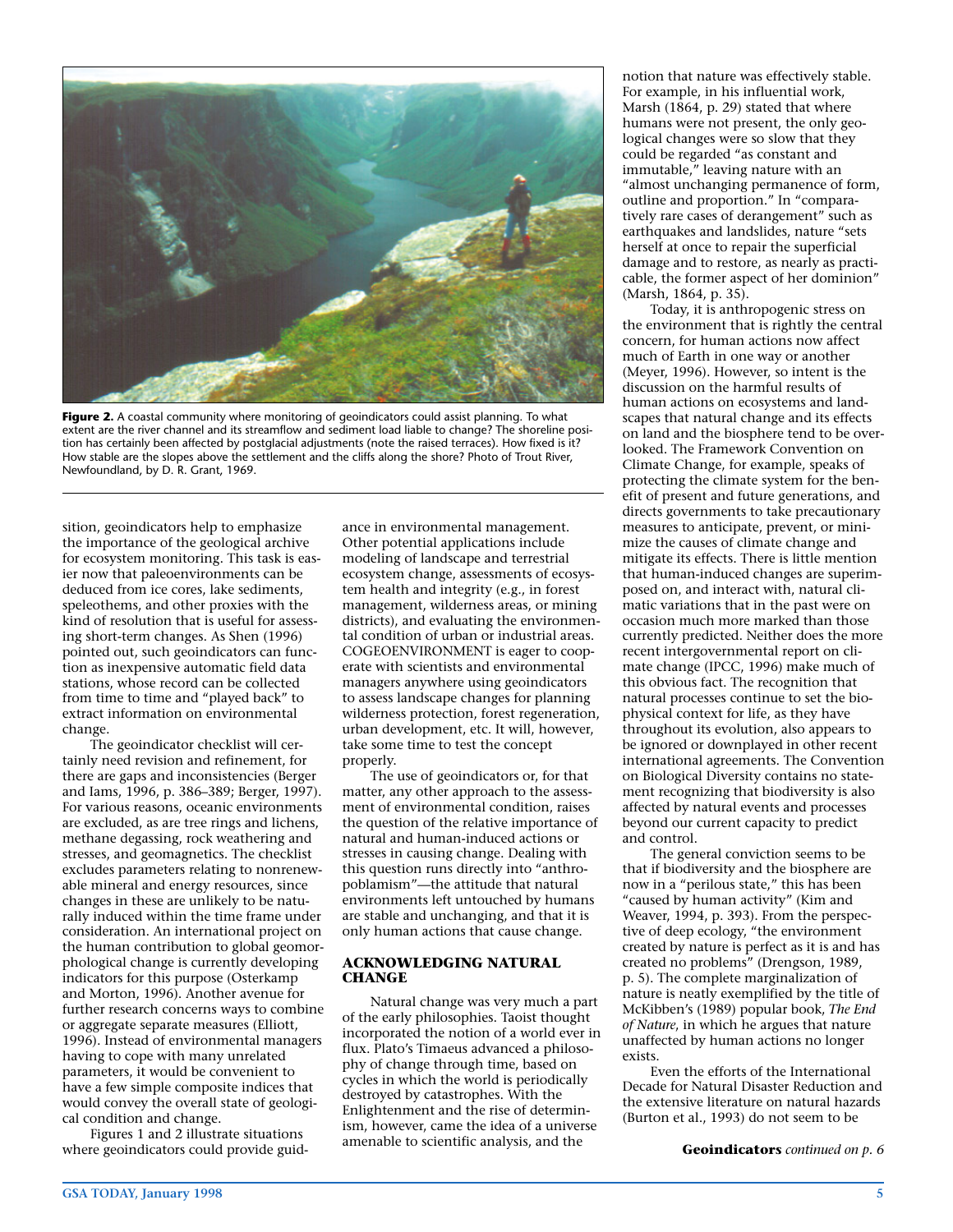#### **Geoindicators** *continued from p. 5*

reflected in environmental thinking. This may be so in part because labeling as disasters natural changes such as river floods or storm-generated destruction of barrier islands implies that they are not part of the natural background, but rather surprising anomalies. In ancient times, disasters were commonly regarded as punishment by the gods for human transgressions. Now they are aberrations of nature to be compensated for by government emergency funding, insurance payments, or settlements from legal claims against those held to be responsible.

Despite the major efforts of global change research to model natural changes in climate, atmospheric chemistry, and ecosystems, the public seems to believe that if only humans would not interfere, natural change would be slow, benevolent, and predictable, and ecosystems and their organisms would always adapt without significant harm. It is only humans who cause landscape disturbances: ecosystems away from human influence, therefore, remain undisturbed. Human actions control the state of the environment, and what is needed to achieve sustainability is simply a better regard for and management of land, ecosystems, and habitats.

There is a strong ethical dimension to this worldview. "It is genuinely immoral to destroy a species or an ecosystem—a bounded, self-maintaining habitat" (Anderson, 1996, p. 182). Aldo Leopold's dictum turns up time and again: "A thing is right when it tends to preserve the integrity, stability and beauty of the biotic community. It is wrong when it tends to do otherwise" (Leopold, 1968, p. 224). This makes sense when we consider human stresses on nature, but rather less when seen from the perspective of natural evolution and change. Is a wilderness landslide that blocks a fish-laden stream "wrong"? Climate warming that melts late-lying snow-beds where rare plants grow? Or a wandering bolide that smashes into Earth, extinguishing species en masse?

A landscape being overrun by desert sands, or a coastal plain drowning by rising sea levels may not be healthy in the sense of functioning well, or sustainable in the sense of lasting, but nature is rarely at rest for long, and is full of surprises and "disvalues," as Rolston (1992) termed them. "Permanence is an illusion; any balance is not only temporary but contingent on what went before" (Dickinson, 1995, p. 3). Botkin (1990) and Watson (1995) have advanced similar arguments from the perspectives of ecology and biology.

Many natural environmental changes are highly beneficial and rejuvenate soils, landscapes, and ecosystems. However, Petit-Maire et al. (1994) have described the widespread desertification of the savannas

#### **TABLE 2. RELATIVE INFLUENCE ON GEOINDICATORS OF HUMAN STRESSES AND NATURAL (NONHUMAN) FORCES**

| Geoindicator                                   | Natural<br>forces | Human<br>stresses |
|------------------------------------------------|-------------------|-------------------|
| Coral chemistry and growth patterns            |                   | 1                 |
| Desert surface crusts and fissures             |                   | 2                 |
| Dune formation and reactivation                |                   | $\overline{c}$    |
| Dust storm magnitude, duration, and frequency  |                   | $\frac{2}{2}$     |
| Frozen ground activity                         |                   |                   |
| <b>Glacier fluctuations</b>                    |                   | 3                 |
| Ground-water quality                           | 2                 | 1                 |
| Ground-water chemistry in the unsaturated zone |                   | 1                 |
| Ground-water level                             | 2                 |                   |
| Karst activity                                 |                   | $\overline{2}$    |
| Lake levels and salinity                       |                   | 1                 |
| Relative sea level                             |                   | 2                 |
| Sediment sequence and composition              |                   | 1                 |
| Seismicity                                     |                   | 2                 |
| Shoreline position                             |                   |                   |
| Slope failure (landslides)                     |                   |                   |
| Soil and sediment erosion                      |                   |                   |
| Soil quality                                   | 2                 |                   |
| Streamflow                                     |                   |                   |
| Stream channel morphology                      |                   |                   |
| Stream sediment storage and load               |                   |                   |
| Subsurface temperature regime                  |                   | 2                 |
| Surface displacement                           |                   | $\overline{c}$    |
| Surface water quality                          |                   | 1                 |
| Volcanic unrest                                |                   | 3                 |
| Wetlands extent, structure, and hydrology      |                   |                   |
| Wind erosion                                   |                   | 2                 |

Note:  $1 =$  Strongly influenced by;  $2 =$  may be influenced by;  $3 =$  no substantial influence on.

and grasslands of the central Sahara when hit by climate change some 5000 years ago. Issar (1993) traced the effect of natural environmental variations on the history of Middle Eastern societies and religions. These changes may well have been considerably slower than those now being caused by human actions. However, if the recent work on the Greenland ice cores is correct, there were very rapid swings in temperature in the last interglacial that make the predicted global warming look like child's play (Broecker, 1997). Ecosystems of that time are unlikely to have survived unscathed.

Obviously, efforts to develop a better environmental ethic and more sustainable practices of economic and industrial development must be continued and accelerated, so great is the risk of land degradation. However, defining the latter as due solely to human interference (Johnson and Lewis, 1995, p. 2) ignores the destructive power of nature. Putting all the blame on humans for the repeated deadly coastal flooding in Bangladesh, the submergence of coastal wetlands in the Mississippi delta, or massive landsliding in the mountains of southern Thailand does not seem the path to better environmental policies and attitudes (see also Schumm, 1994; Dickinson, 1995). As Passmore (1980, p. 213) pointed out, "a satisfactory philosophy of nature … must recognize

that natural processes go on in their own way, in a manner indifferent to human interests and by no means incompatible with man's total disappearance from the face of the earth."

#### **DISTINGUISHING HUMAN FROM NATURAL CAUSES**

It is one thing to recognize the reality of natural environmental change, and quite another, particularly after the fact, to distinguish its effects from those due to human agency. Table 2 is an attempt to show the relative importance of natural forces and human-induced stresses in causing geoindicator change (for further details see the full geoindicator checklist in Berger and Iams, 1996). For example, a particular change in the shape and dimensions of stream channels or the capacity of rivers to store and discharge sediments might be a result of dams and reservoirs, irrigation systems, and river diversions, or the consequence of rainfall and flash floods, failure of watershed slopes, or variations in the supply of source sediments. The change could also be a consequence of the internal dynamics of fluvial flow (Schumm, 1994). Ground subsidence, seismicity, and slope failure are all natural processes that can also be triggered directly or indirectly by human action.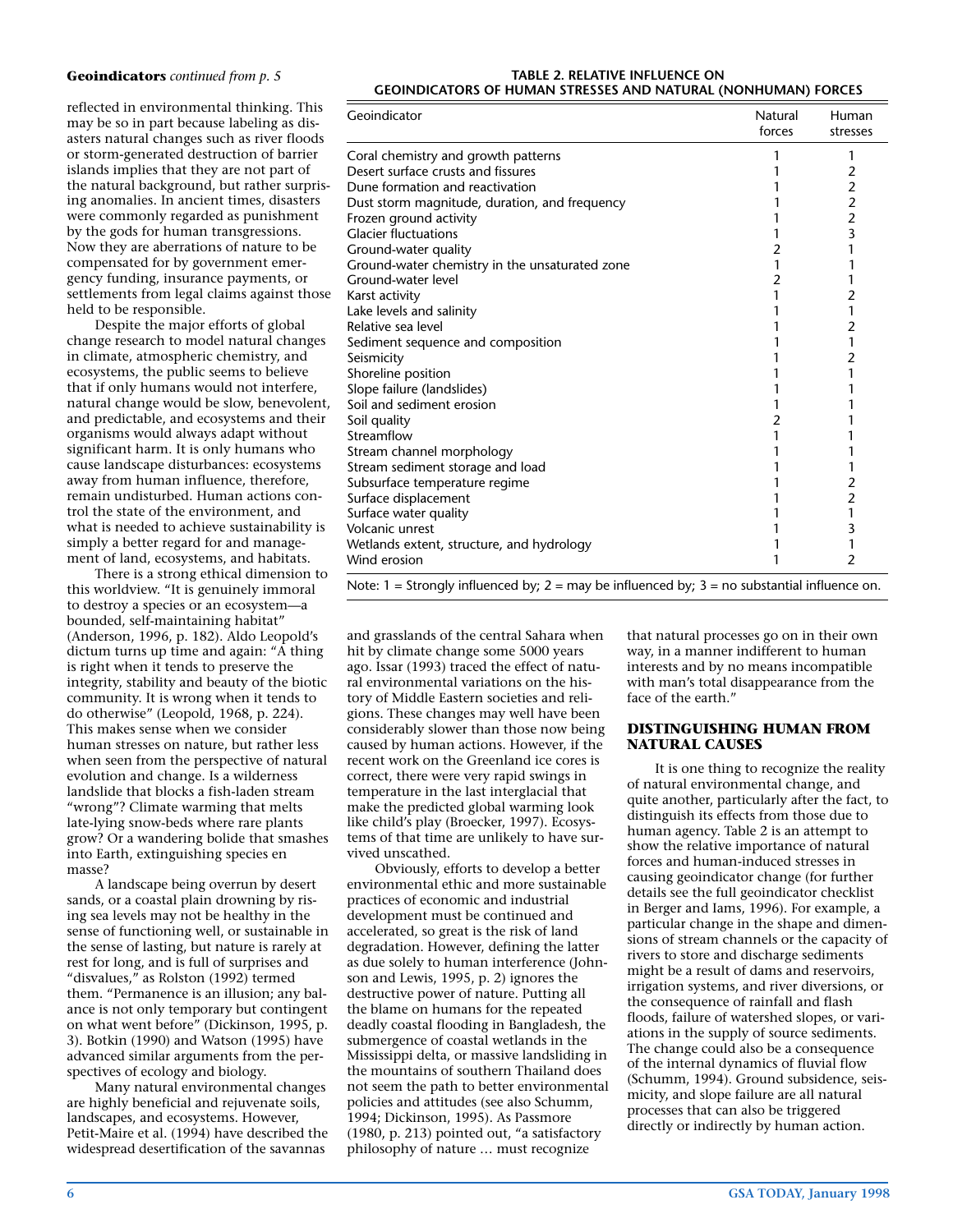The question of causes becomes important in current discussions about assessing environmental and socio-economic sustainability. In developing ways to assess progress, the international Committee on Sustainable Development (1995) and many other national and regional organizations are following a driving force–response–state framework, in which driving forces (stresses, limited to those resulting from human actions) on environments, policy responses, and the resulting environmental condition (state) are recognized (Moldan et al., 1997). This distinction requires that the natural component of any particular environmental change be separated from the human contribution. Interactions between human and nonhuman inputs are oversimplified (Berger and Hodge, 1998).

Parks Canada, like some other national park services, now concentrates its efforts less on management of park visitors and more on maintaining ecosystem integrity. This is "achieved when ecosystem structures and functions remain unimpaired by human-caused stresses and native species are present at viable population levels" (Woodley, 1996, p. 51). The implication seems to be that there is no loss of integrity when natural stresses impair ecosystems or when "alien" species on their own invade new territory and overrun native species. Even if the reality of natural environmental change is accepted, applying this definition in practice again necessitates that natural and human-induced change be clearly distinguished.

The difficulty in distinguishing human from natural environmental change does not make any easier the management of landscapes and urban areas, but ignoring natural forces, in attitude, policy, and practice, would seem to guarantee failure. As Botkin (1990, p. 79) argued, "It is only by understanding how nature works and applying this understanding in our management of nature that we can successfully achieve our goal: people living within nature, neither poisoning it nor destroying its reproductive capabilities."

# **CHALLENGING THE MYTH**

Earth scientists can help to enhance the way in which environmental managers and the general public understand and accept the reality and complexity of natural landscape change. The geoindicator approach can be a helpful reminder both of the prevalence of natural fluctuations and of the difficulty of separating them from human-induced environmental change. Geoindicators may also prove to be useful tools for enhancing interdisciplinary research and communication, a way to connect with others concerned with environmental issues and problems.

By focusing on important landscape changes, it may be possible to integrate geoscientific knowledge and understanding more fully into ecology, forestry, hydrology, and environmental policy and management. It should also contribute to integrated monitoring and assessment programs and help to ensure their continuation (see the Gros Morne Declaration, *GSA Today*, May 1995).

A fuller recognition of natural change has important implications for sustainable development, environmental ethics, and the way we understand wilderness and nature. It also raises some difficult questions. How can the concept of sustainability and its application be reconciled with a nature that changes—sometimes suddenly—unpredictably and without human input? How can we plan for the unpredictable, the indeterminate? Does ecosystem restoration make sense if, as Dickinson (1995, p. 7) pointed out, "cumulative Holocene environmental changes are largely so irreversible that all hopes to restore the past are vain"? Even more important, how can we acknowledge the autonomy of nature without minimizing the dangers of human-induced change? In recognizing natural environmental change, how can we effectively counter the argument that since we do not know how the world climate would be changing in the absence of human inputs, we might as well continue forcing the atmosphere as it suits us?

We need better ways to assess changes to the landscape, whatever the cause, and to identify and track trends that can at least warn of impending thresholds beyond which new policies must be adopted. Our view of the environment is strongly influenced by our understanding of human stresses, which can be managed, regulated, and legislated (taxation, lawsuits), and natural processes, which by and large cannot. Society must not only reduce unsustainable human activities but must also adjust to natural fluctuations. Continuing to ignore the importance of natural change is bound to lead us farther down the blind alleys of reductionism and determinism, of nature as machine, and of harmful human dominance over the geosphere and the biosphere.

#### **ACKNOWLEDGMENTS**

The geoindicator concept is a cooperative effort to which many people have made significant contributions (see list in Berger and Iams, 1996). Discussions with Douglas Freake, Thom Heyd, and Carol Harris have been most useful. I also thank Peter Bobrowsky and Doug VanDine for their comments on earlier versions, and Jack Oliver and Eldridge Moores for reviews.

#### **REFERENCES CITED**

Anderson, E. N., 1996, Ecologies of the heart—Emotion, belief, and the environment: New York, Oxford University Press, 256 p.

British Columbia Ministry, 1993, State of the environment report for British Columbia: Victoria, British Columbia Ministry of Environment, Lands and Parks, 127 p.

Berger, A. R., 1997, Assessing rapid environmental change using geoindicators: Environmental Geology, v. 321, p. 36–44.

Berger, A. R., and Hodge, R. A., 1998, Natural change in the environment: A challenge to the pressure-stateresponse concept: Social Indicators Research (in press).

Berger, A. R., and Iams, W. J., editors, 1996, Geoindicators: Assessing rapid environmental change in earth systems: Rotterdam, Netherlands, A. A. Balkema, 466 p.

Botkin, D. B.,1990, Discordant harmonies—A new ecology for the twenty-first century: London, Oxford University Press, 241 p.

Broecker, W., 1997, Will our ride into the greenhouse future be a smooth one?: GSA Today, v. 7, no. 5, p. 1–7.

Burton, I., Kates, R. W., and White, G. F., 1993, The environment as hazard [second edition]: New York, Guilford Publications, 290 p.

Committee on Sustainable Development, 1995, Programme of work on indicators for sustainable development: UN Economic and Social Council Document E/CN.17/1995/18, 18 p.

Critical Trends Assessment Project, 1994, The changing Illinois environment: Critical trends: Illinois Department of Energy and Natural Resources and Nature of Illinois Foundation, 89 p.

Dickinson, W. R., 1995, The times are always changing: The Holocene saga. Geological Society of America Bulletin, v. 107, p. 1–7.

Drengson, A. R., 1989, Beyond environmental crisis: From technocrat to planetary person: New York, Peter Lang, 259 p.

Elliott, D. E., 1996, A conceptual framework for geoenvironmental indicators, *in* Berger, A. R., and Iams, W. J., eds., Geoindicators: Assessing rapid environmental change in earth systems: Rotterdam, Netherlands, A.A. Balkema, p. 337–350.

Environment Canada, 1991, The state of Canada's environment: Ottawa, Ontario, Minister of Supply and Service, 450 p.

Goudie, A., Anderson, M., Burt, T., Lewin, J., Richards, K., Whalley, B., and Worsley, P., 1990, Geomorphological techniques [second edition]: London, Unwin Hyman, 570 p.

Hammond, A., Adriaanse, A., Rodenburg, E., Bryant, D., and Woodward, R., 1995, Environmental indicators: A systematic approach to measuring and reporting on environmental policy performance in the context of sustainable development: Washington, D.C., World Resources Institute, 43 p.

Hughes, S. P., 1995, Two tools for integrating geology into ecosystem studies: Environmental Geology, v. 26, p. 246–251.

IPCC (Intergovernmental Panel on Climate Change), 1996, Climate change 1995. The science of climate change: Summary for policymakers: Geneva and Nairobi, World Meteorological Organization and United Nations Environmental Programme, 56 p.

Issar, Arie S., 1990, Water shall flow from the rock— Hydrogeology and climate in the lands of the Bible: Berlin, Springer-Verlag, 213 p.

Johnson, D. L., and Lewis, L. A., 1995, Land degradation: Creation and destruction: Oxford, UK, Blackwell Publishers, 335 p.

Kim, K. C., and Weaver, R. D., editors, 1994, Biodiversity and landscapes: A paradox of humanity: Cambridge, UK, Cambridge University Press, 431 p.

Lee, E. M., 1993, The political ecology of coastal planning and management in England and Wales: Policy response to the implications of sea-level rise: Geographical Journal, v. 159, p. 169–178.